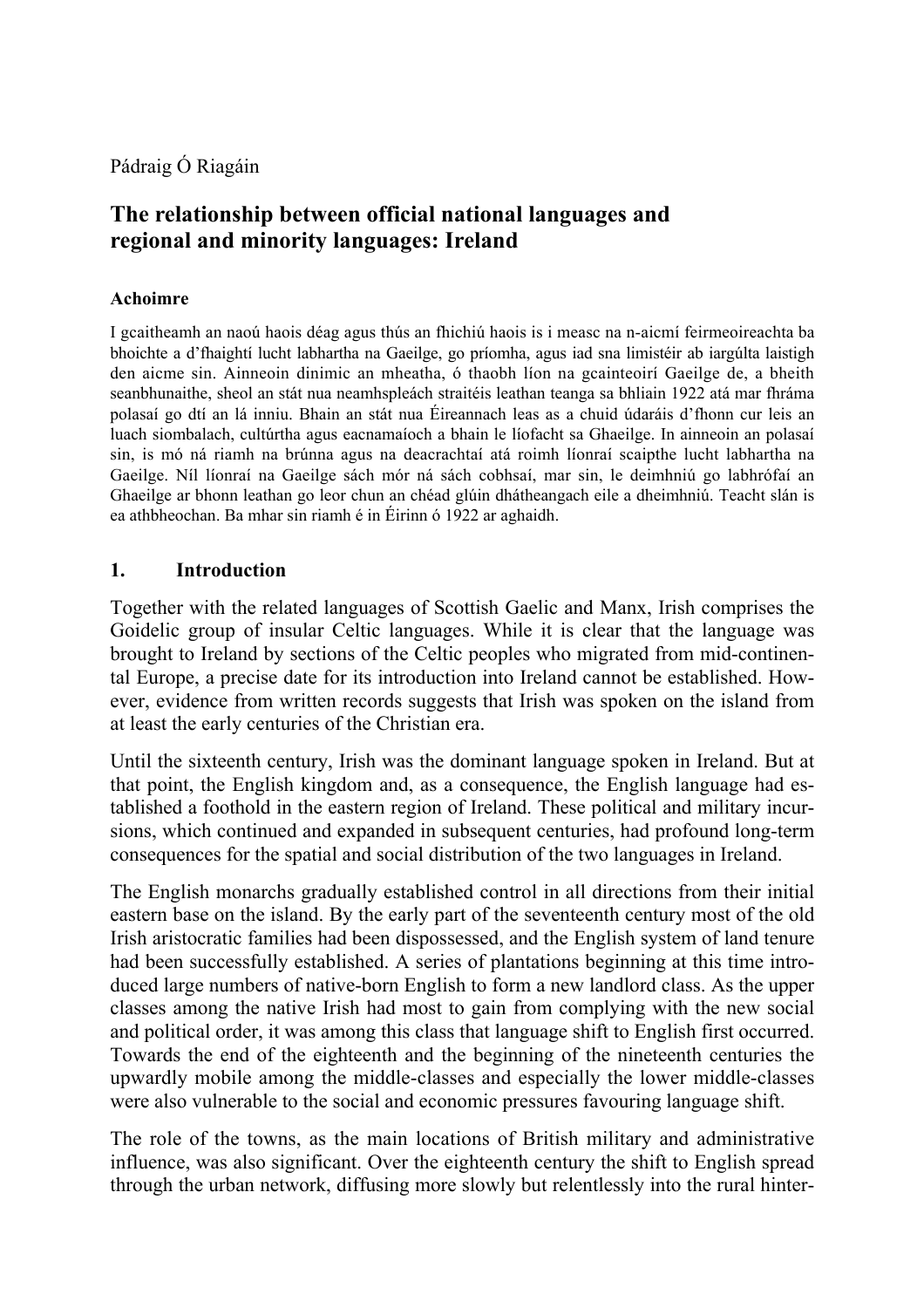land along a general east-west axis. Fitzgerald (1985) has calculated from census data that no more than about 45% of the population was Irish-speaking by the last quarter of the eighteenth century.

The process of language shift was given further impetus in the mid-nineteenth century by the Great Famine (1845-1849) which reduced the population of Ireland by two million and a half within the space of five years. Just before the famine years, 30% of the population were Irish-speaking, mostly in western regions. This percentage, however, conceals the equally important fact that, in absolute terms, there were more Irishspeakers alive at that time than at any other point in history. The population of Ireland in 1841 was close to eight million people, of whom some two and half million were Irish speakers. By present day European standards, this was a very sizeable language community, albeit a minority in its local context.

The Great Famine had a greater impact in Irish-speaking areas than elsewhere. Most of those who died or emigrated were Irish-speakers. This not merely altered the demographic balance between the two language communities in Ireland, but the subsequent rise of large-scale emigration added a powerful new incentive to learn English.

Language shift thus continued to the point where, at the beginning of the twentieth century, no more than 3% of the population lived in core Irish-speaking districts in western coastal regions and, at most, another 3% lived in adjacent bilingual districts. The remaining Irish-speakers (12% of total population) were scattered throughout largely English-speaking communities (Ó Riagáin 1997). As a general rule, this last group learned and spoke Irish as a second language with variable degrees of fluency, while the first two groups spoke Irish as a first language.

As the linguistic shift to English entered this advanced phase, a movement for the preservation of Irish emerged (Hutchinson 1987) and became an influential element of the political independence movement in the early twentieth century. Thus, despite the well established dynamic of decline and the unpromising contemporary pattern of bilingualism, the newly independent Irish state in 1922 launched a comprehensive strategy to reverse the process of shift towards English.

## **2. The objectives of Irish language policy**

Although the counter-trend character of Irish language policy is clear, there has always been a good deal of confusion about the ultimate objective of the policy. It has been taken by many the past, and maybe still is by a few, to mean the displacement of English by Irish among the national population (Ó Cuív 1969, 130). However, whatever may have been the views of individual politicians or language organisations, the constitutional and legislative provisions made for Irish in the 1920s and 1930s (and since) do not suggest that anything other than the establishment of a bilingual state was ever envisaged. The first Constitution of Ireland in 1922, and all subsequent revisions, designated two official state languages - English and Irish. A half century later, the policy objective was expressed in the *White paper on the Restoration of the Irish Language* (1965) as the restoration of the Irish language "as a general medium of communi-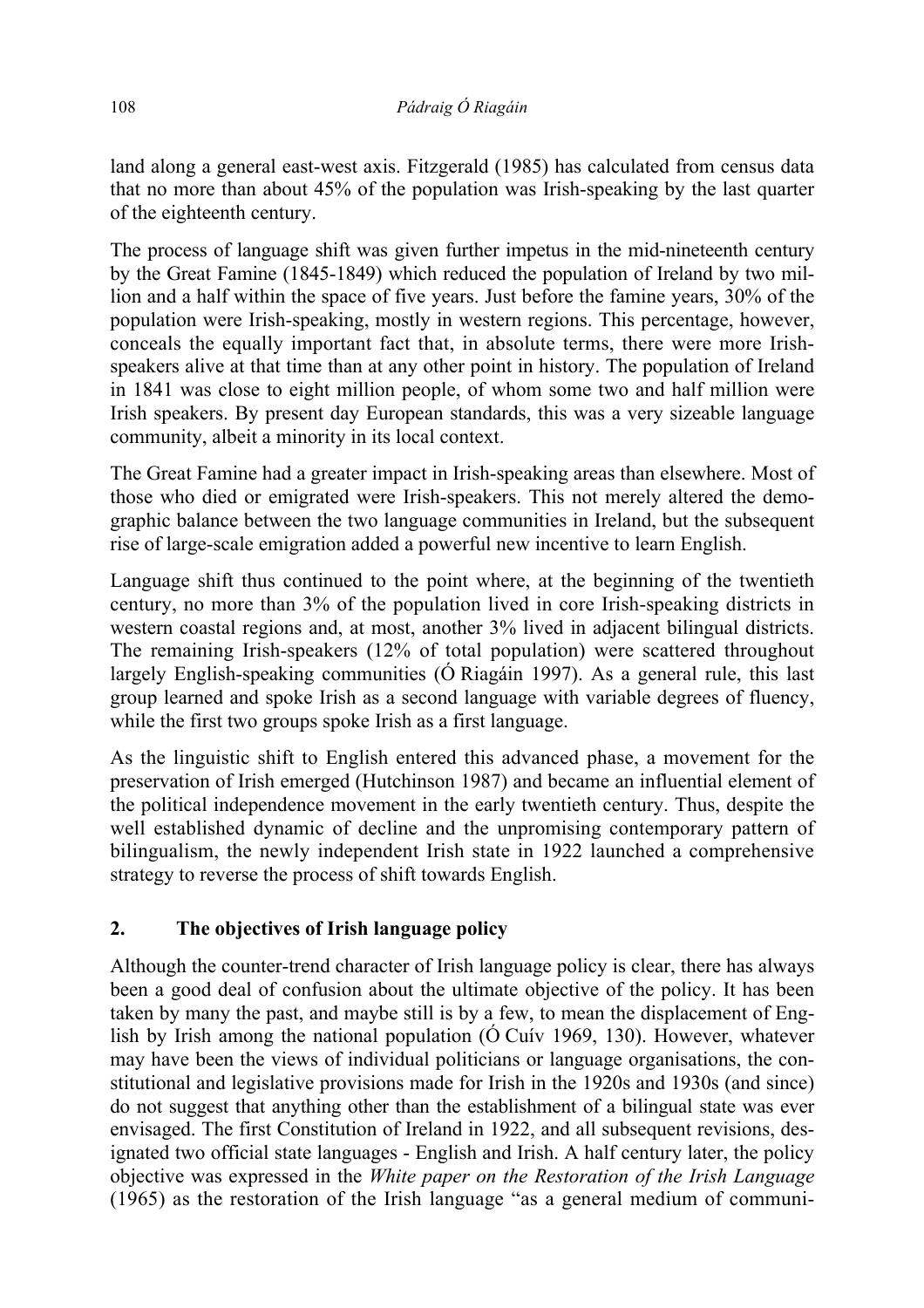cation" and, most recently in 2006 as an objective "to increase on an incremental basis the use and knowledge of Irish as a community language" (The Government's *Policy Statement on Irish*, published in December 2006).

The language revival strategy formulated in the 1920s had three elements. The first was the maintenance of Irish as the spoken language in those marginal areas where it was still the community language. As these areas were among the most impoverished and remote areas in the state, this dimension of the strategy quickly took on the character of a regional economic development programme. Elsewhere the objective was revival, for Irish-speakers were only a scattered minority in an almost entirely English speaking population. Accordingly, the state looked to the educational system for an increase in the numbers of Irish-speakers in society. This was the 'Revival' part of the strategy, but it is not often enough noted that it was only part of a wider programme, which contained a substantial maintenance element as well. It can, in fact, be argued that Irish language policy since 1922 can be usefully conceived as a continuous struggle to find the most efficient, fair and politically appropriate balance between the twin objectives of maintenance and revival. Finally, both these dimensions of the strategy were serviced by a third, which was concerned with the provision of the necessary infrastructure for maintenance and revival dimensions alike (e.g. constitutional and legal status of Irish; standardisation and modernisation of the language etc.).

Although the constitutions of many European states recognize more than one official language, territorial considerations usually frame the application of these basic provisions. It is in this respect, and not in the constitutional status accorded to a minority language, that the Irish case is unusual in the international context. Despite the marked regional bias in the distribution of Irish-speakers at the time towards western areas, the Irish state did not, as happened in several other countries (e.g. Belgium, Switzerland, Spain) legislate for a language policy organised on territorial lines. That is to say, it did not designate two language regions, one Irish-speaking and the other English-speaking, within which each language would be defined as the official standard and norm. While an Irish-speaking region was defined (*The Gaeltacht*) and special measures were formulated to deal with it, Irish language policy was not only designed to meet the needs of an already existing bilingual community, but rather over most of the country *it sought to create one*. This feature gave an unique character to Irish language policy.

## **3. The changing pattern of Irish-English bilingualism**

*Language Maintenance*. In the the period between 1925 and 1956 there was a significant fall in population in all Gaeltacht (Irish-speaking) districts although it has to be noted that this was a feature of Irish rural areas generally, and not just the Gaeltacht. However, despite these demographic trends the majority of core Irish-speaking areas remained stable, in linguistic terms, until the 1960s.

The small farm economy of Gaeltacht areas, in the first half of the twentieth century, supported a pattern of social networks which were very localized. The relative stability of these networks was an important factor in sustaining Irish-speaking communities. But as economic development began to percolate into rural areas in the post-1960 period, the minimum threshold population levels were no longer available in many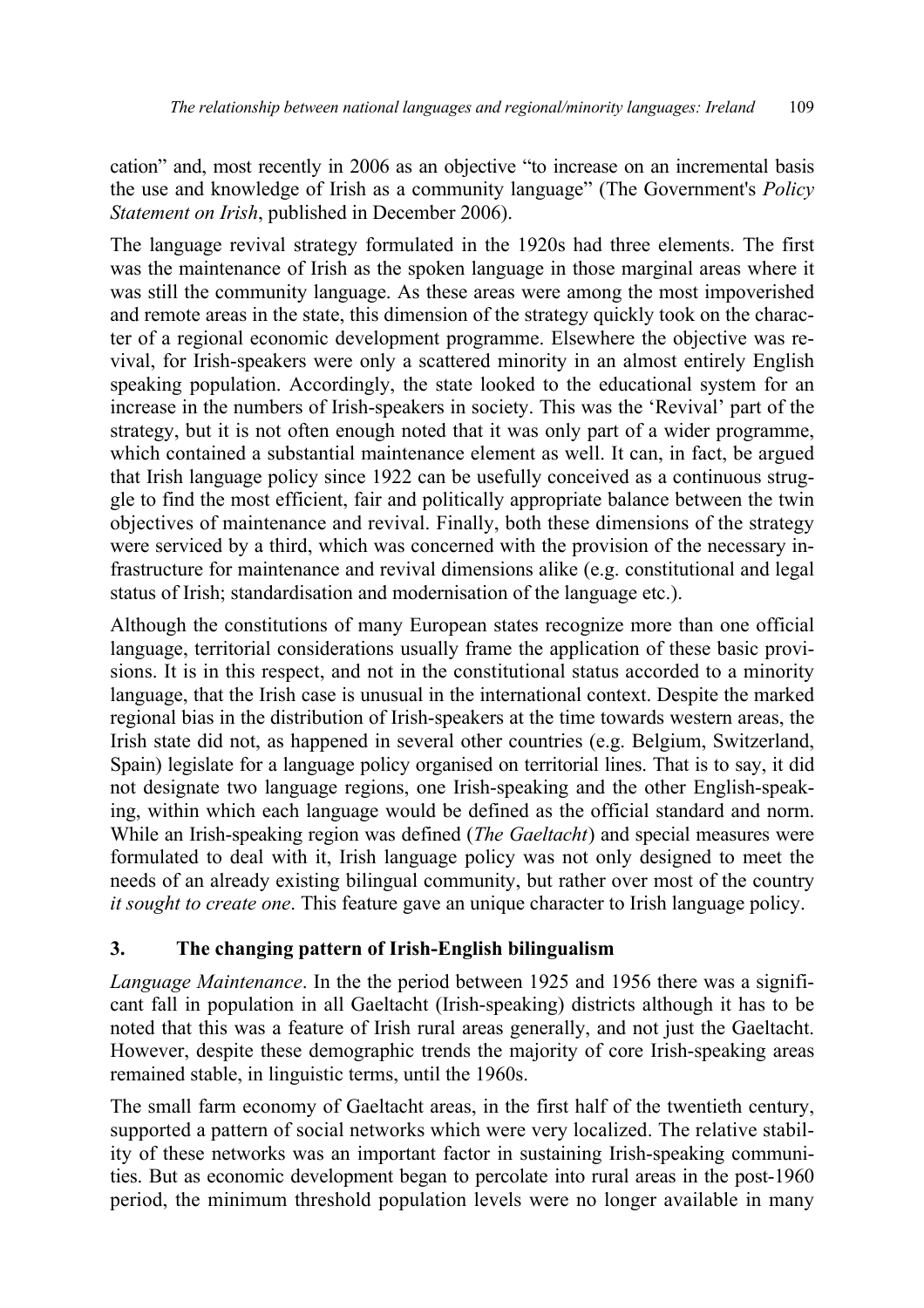rural communities to support traditional activities (primary school, parish, etc.), even less so new functions e.g. post-primary education. The growth in non-agricultural employment resulted in increases in commuting to nearby towns. These changes in employment, education, shopping and recreation patterns all reflected a major transformation of social network patterns in the Gaeltacht which intensified the frequency of interactions between Irish-speakers and English-speakers. The overall effect was to diminish the possibility of maintaining Irish.

As a result, it would seem that the linguistic distinctions between the Gaeltacht and the rest of the country are weakening. "In the Gaeltacht the historical process of language shift is progressing to the point where Irish is ceasing to be a community language and becoming instead the language of particular social networks" (APC 1988, xxvi).

*Language Revival*. In 1926, about one eight of the total population outside of the Gaeltacht was recorded in the census as Irish-speakers. Almost all spoke Irish as a second language, they tended to be young and they resided in an English-speaking environment. Successive censuses since then have shown a steady increase in the proportion of Irish-speakers to 42% in 2006. The proportion of Irish people now claiming a competence to speak Irish is higher than the proportion of Irish-speakers recorded by the census in 1851. However, in 1851 Irish-speakers were predominantly persons who had acquired Irish as the first language in the home; their 2006 counterparts are mostly persons who have acquired Irish as a second language in school.

Furthermore, survey research conducted since 1970 (see Ó Riagáin 1997 for a more detailed discussion) would suggest that those who speak Irish as second language have mostly achieved only limited or moderate speaking skills, as measured in national language surveys (i.e. they are able to speak 'a few simple sentences' and/or negotiate 'parts of (general) conversations' in Irish). At most, only about 10% of national survey respondents claim levels of speaking ability in Irish that reach, or even approach, real native-like fluency in the language. Given the limited number of fluent Irish-speakers in Irish society, it is not surprising to find that the proportion of adults who use Irish as their first or main language about three percent. However, while speakers with limited proficiency do not generally use Irish in everyday conversation, significant numbers appear to be comfortable with Irish when the context requires a listening, or understanding, engagement. For example, about 18% of the population listen to Irish language radio programmes at least once a week, and a larger proportion (70%) watch TG4 (Irish language television) at least once a week (BCI 2004).

Two other features of the present pattern of bilingualism are significant. Spatially, the small minority of Irish-speaking families are not sufficiently numerous or concentrated to form a fully-fledged community (i.e. capable of supporting a full range of social domains) at any non-Gaeltacht location. Secondly, for a combination of reasons, many of which have more to do with the structure of the Irish educational system rather than operation of language policy *per se*, Irish-speakers are predominantly middle-class. Although the social class base of educational participation (and of Irish-speakers) has widened in recent decades, as post-primary and third level opportunities expanded, the middle-class bias persists.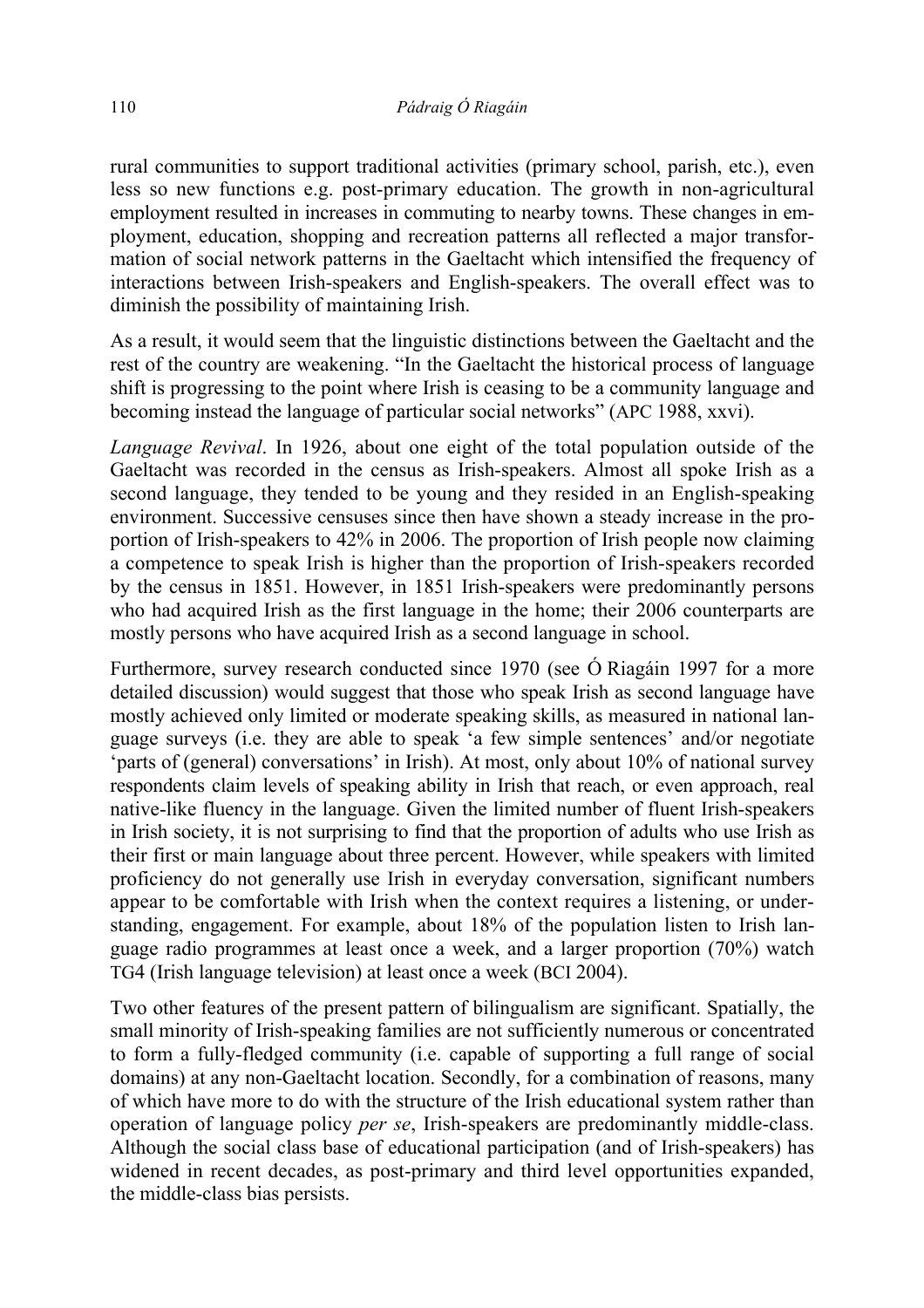#### **4. Strengths and weaknesses in the current structure of bilingualism**

From the viewpoint of the original strategy, the present pattern has both strengths and weaknesses. Following the approach adopted by the European Commission in the "Euromosaic" report (1996), we can assess the situation in terms of 'language reproduction' (i.e inter-generational transmission of the language in the home), and 'language production' (i.e. learning the language in the school rather than the home).

Rates of language reproduction, even when Gaeltacht and non-Gaeltacht areas are combined, are no higher than, and probably under, five percent. This ratio of home use of Irish is approximately the same as that which obtained in the 1920s. While the evidence in this respect indicates stability rather than the expansion envisaged in Government objectives, it is nonetheless a sociolinguistic achievement that would have been inconceivable prior to the establishment of an independent state. However, while bilingualism, so measured, appears to be relatively stable, outside of the Gaeltacht only one quarter of those who grew up in Irish language homes use Irish with the same intensity in their current homes.

The maintenance of more or less stable rates of home bilingualism over recent decades is therefore due as much, if not more so, to the capacity of the schools to produce competent bilinguals rather than the capacity of the bilingual community to reproduce itself. Most Irish children learn Irish in both primary and post-primary school as a subject. However, research studies have consistently shown that the education system's capacity to produce competent bilinguals is closely related to the number of years an individual spent in school and, of course, the type of Irish language programme followed. In 1993, nearly three quarters of current users of Irish had post-primary schooling and nearly half had taken the higher level Leaving Certificate course in Irish. However, since 1980 only 10-15% of a cohort opt for the higher level courses in Irish in post-primary schools and even after thirteen years' study of the subject the speaking ability of the majority of the cohort is only moderate or, in the case of a growing minority, negligible. While the all-Irish (immersion) school sector is showing signs of a revival since 1970, it is still too small to greatly effect the national pattern.

Thus, Irish-speaking networks have been characterised by a marked degree of impermanence, openness and instability. While the class distribution of bilinguals has some elements of Hechter's (1978) cultural division of labour model, both hierarchically (middle-classes) and segmentally (public service), "no social class (or class fraction) has emerged in Ireland which uses Irish primarily rather than English, or where the use of one language as against another is a central element in the processes of class formation and class closure" (APC 1988, 37).

Nonetheless, the relationship between social class and Irish has been a contributory factor in the formation of Irish-speaking networks outside of the Gaeltacht. First, because the proportion of Irish speakers is higher than average in some middle-class groups, the likelihood of Irish being spoken within these groups is also higher. Secondly, because residential areas tend to segregate by social class, the spatial distribution of Irish-speakers in large urban areas is also, relatively speaking, more concen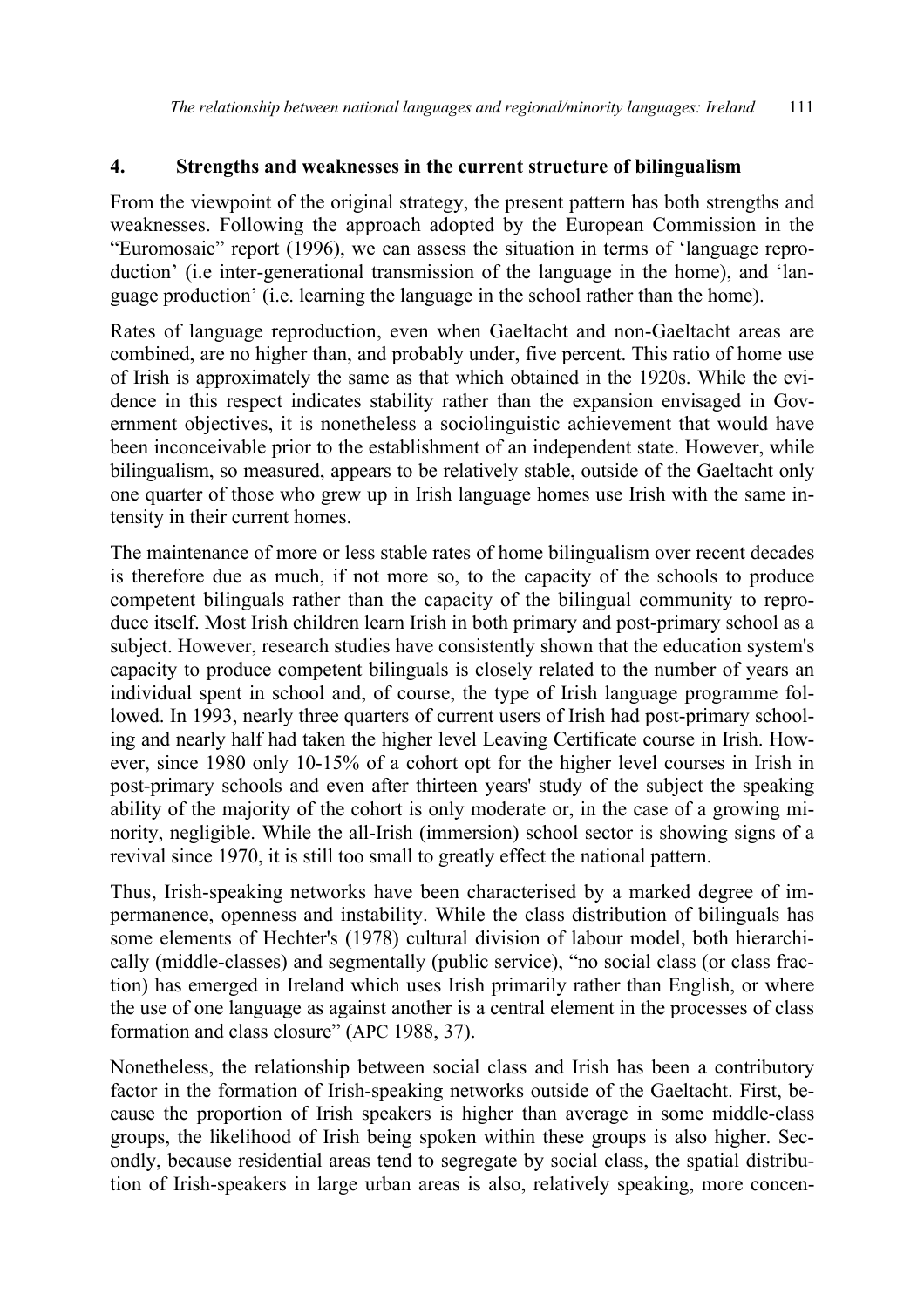trated in middle-class areas. One of the few studies of Irish-speaking networks in urban areas found a strong relationship between the distribution of Irish language schools and socio-spatial concentrations of Irish-speakers (Ó Riagáin 1997). Furthermore, there is some evidence that Irish-speaking networks are capable, in these circumstances, of recruiting new members, especially 'novice' or 'reluctant' bilinguals. This must be set against their acknowledged inability to secure a permanent character that could ensure the reproduction of Irish speakers and absorb the bilingual output of homes and schools (APC 1988, 31)

For this reason, it has been argued (APC 1988, 26) that bilingualism was 'institutionally-based'. That is to say, some specific organisations, schools, clubs and families operate as Irish-medium institutions, although these institutional areas in their totality (education, recreation, homes, work, etc.) are not Irish-speaking. However, as institutions they appear able to survive changes in personnel, unlike Irish-speaking networks per se.

## **5. Public attitudes towards Irish**

One can view the history of the Irish language over the last century and a half as a struggle between two conflicting socio-economic processes. Throughout the nineteenth and early twentieth century the economic and political incorporation of Ireland into the wider British system intensified. Language shift occurred in circumstances that created very unfavourable views of the utility of Irish among the public and the all too clearly visible evidence of decline itself added to the strength with which these views were held. These beliefs and opinions have persisted over time, but since the early part of this century the counter-process of state intervention has been cutting across this process of decline, generating its own very different mixture of positive and negative attitudes. In the post-colonial period two ideological and status systems have thus been competing for dominance, one deriving from the pre-independence British connection and the second arising from an attempt to establish an alternative based upon "Irish" ethnic identity (Tovey/Hannan/Abramson 1989). As might be expected each of these two systems accord different significance to the minority but indigenous language. The relationship between the Irish language and ethnic identity on the one hand, and perceptions of its limited value as cultural capital on the other, form two opposing attitudinal predispositions which determine attitudes towards policy. Support for Irish language is higher in many respects than the objective position of the Irish language in society would appear to justify, yet it is not high enough in regard to those policy options which could significantly alter the linguistic picture.

Public support for Irish is shown to be very positive when attitudinal questions in surveys tap into the role the Irish language is perceived to have in defining and maintaining national cultural distinctiveness. While there is a weak relationship between this dimension of the attitudinal and actual language use, its positive relationship with public support for language policies is important. Successive surveys have shown that a majority of the public support for policies to maintain Irish in the Gaeltacht, to provide Irish language services on the national television channels, to use Irish on public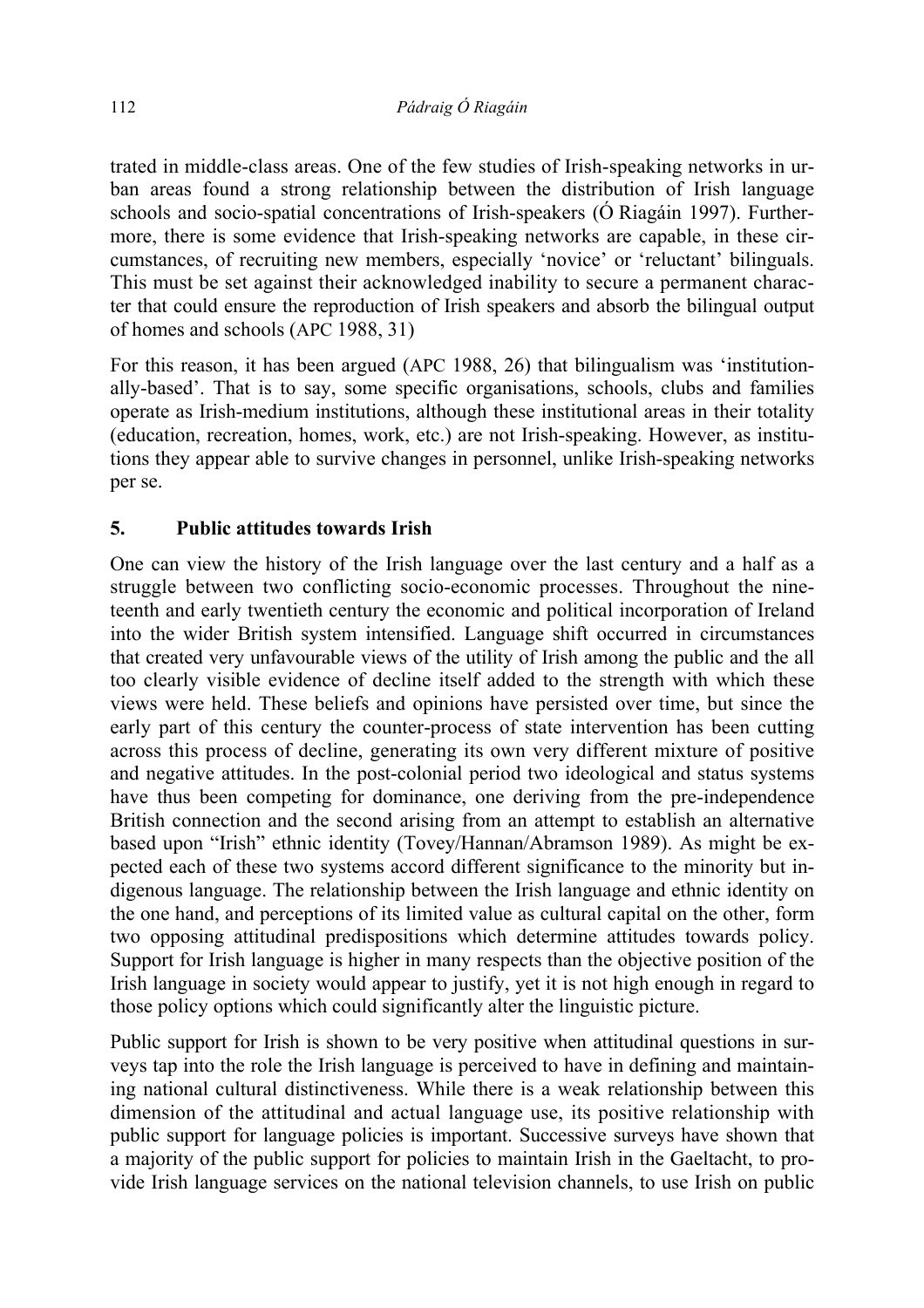notices etc., to provide state services in Irish and officials who could speak Irish, and to support the voluntary Irish language organisations. In all of these matters, there was an increase in public support between 1973 and 1993. Thus, the general population is willing to accept a considerable commitment of state resources to ensuring its continuance and even to support a considerable imposition of legal requirements to know or use Irish on certain groups within the society, such as teachers and civil servants.

For most people, it is within the education system that they have the most direct contact with Irish language policy. Not surprisingly, given the relationship between educational achievements and the qualifications needed for entry into the largely Englishspeaking labour market, the public are not prepared to support policies which would discriminate strongly in favour of Irish. While the policy presently in operation is supported by a large majority, this policy does no more than ensure that Irish is kept on the curriculum of all recognised schools. It does not, by and large, produce large numbers of competent bilinguals and, on the other hand, the sanctions incorporated in the policy appear unable to prevent a steady growth in the proportion of pupils who either fail the subject in state examinations or do not present for the Irish paper at all. Although about one quarter of the public would support more intensive, including immersion, programmes only a fraction of this minority is currently being accommodated. The attitudes to school Irish suggest that where such requirements directly affect respondents' own material opportunities, or those of their children, they are less easily supported.

Therefore, although a majority of the Irish public would appear to espouse some form of bilingual objective, the evidence from surveys would suggest that many of this majority seek at best to simply maintain the status of Irish in the Gaeltacht, in artistic life and within the low levels of social bilingualism now pertaining. The survey evidence would indicate that this viewpoint may now be the dominant consideration for those favouring a general bilingual objective. When taken in conjunction with the increase over the past few decades of those favouring an 'English only' objective, it would appear that the proportion holding the revival position as traditionally understood has slipped and may no longer represent the majority viewpoint (Ó Riagáin 2007).

## **6. Shifts in policy support**

At the policy level, a significant re-alignment has been apparent for several decades which reflects the shift in public attitudes. There has been a shift towards the maintenance pole of the overall strategy and a consequent weakening emphasis on the revival dimension. The underlying principle is tending towards one of servicing the bilingual population primarily at those locations where the most obvious concentrations of Irishspeakers occurs, i.e. where a community of speakers is presumed to already exist.

This is most clearly seen in the new policies which have received support in since 1970. An Irish language radio station has been established, followed by an Irish language television service. But the amount of Irish language material on mainstream radio and television services has been reduced.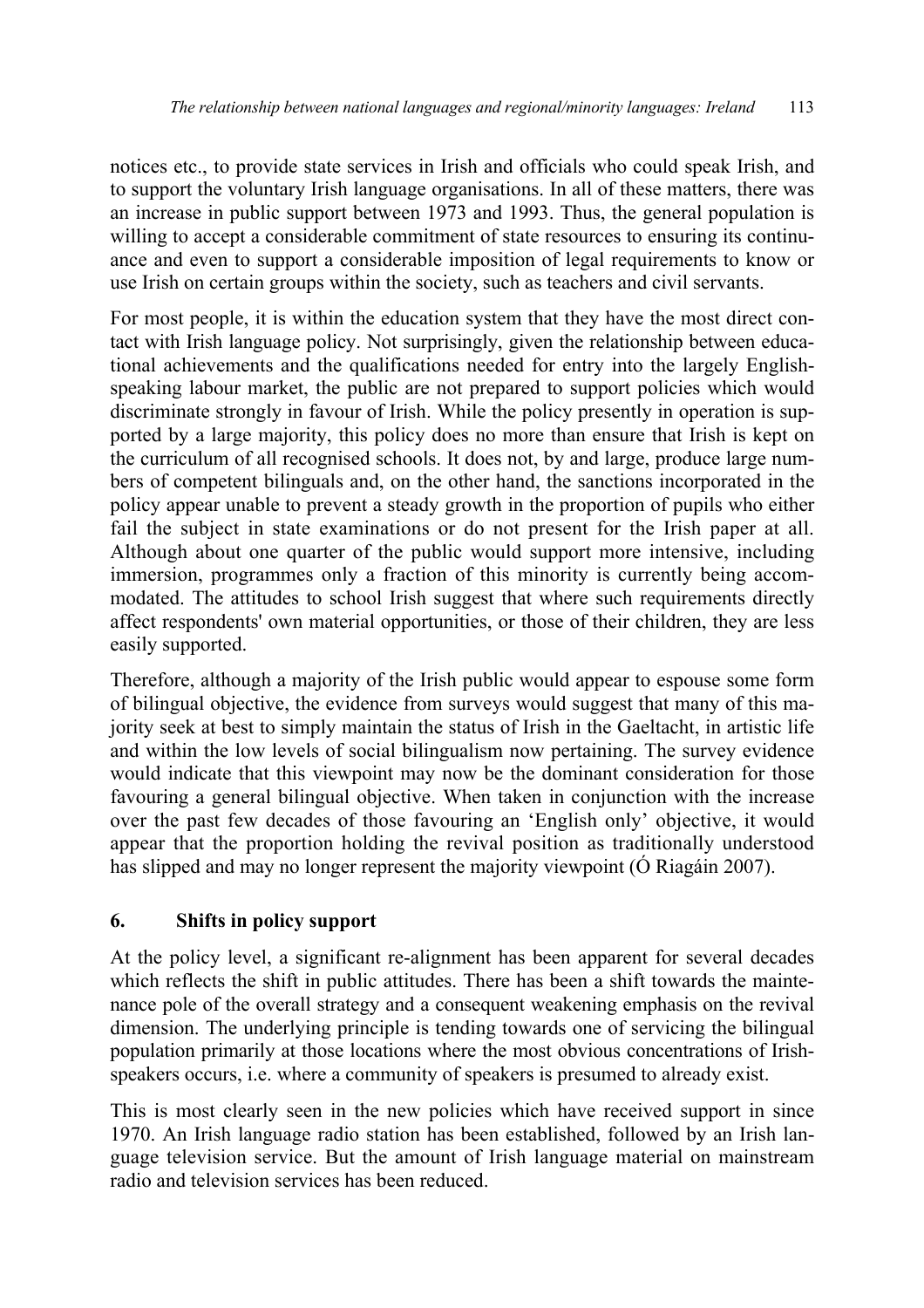One can see a similar development within the education system. The long-term drift from the objective of Irish language medium education for all seemed to have receded to the last line of defence in 1973, when Irish ceased to be a compulsory subject in state examinations, but was retained as a required subject on the curriculum of schools in receipt of state funds. But the pattern of recent examination results in Irish - which show a growing percentage of pupils failing or not taking the paper - together with a number of recent policy decisions suggest that this line is itself showing signs of erosion. While the government is careful to support the expanding all-Irish school movement, it has also relaxed further the requirements for pupils to study Irish and the requirements for teachers to have a professional competence in Irish. There is now a clear possiblity that Irish as a school subject will revert to its pre-independence status as a voluntary subject.

Public statements about the strategic direction of language policy are rare. As a result, each of the main agencies responsible for implementing key policies in e.g. education, the Gaeltacht and media are left in a policy vacuum and increasingly tend to act autonomously. Policies are left vulnerable to assessment solely within the context of the sponsoring agency's operational environment and without reference to any wider societal goal. The possibility that they may have a function within a national bilingual policy - irrespective of its shape - is increasingly difficult to articulate and sustain.

#### **7. Conclusion**

A short reflection on the structural limits and inherent weakness of the present pattern of bilingualism in Ireland clearly indicates that there are major problems with both the processes of bilingual production and of bilingual reproduction.

The stability of current Irish usage is dependent on the stability of the social networks of users, that is, on the series of interlinked social relationships that may grow out of contacts in an institutional setting, but whose survival depends on the achievement of some degree of friendship, intimacy and interpersonal knowledge among participants. It seems unlikely that these are strong enough at present to guarantee the reproduction of spoken Irish, or its expansion, into the next generation.

I would argue that the focus of current Irish language policy has swung too far towards the maintenance pole of the original strategy. There are dangers in this development. Tovey (1988, 67) points out that the more policy singles out 'Irish-speakers' as the target for language policies on the grounds of their rights as a minority group, the less plausible it becomes to sustain existing policies to revive Irish. Furthermore, a policy built primarily around the provision of state services to Irish-speakers will, in my opinion, ultimately find that they do not exist in large enough numbers nor are they sufficiently concentrated to meet the operational thresholds required to make these services viable. A viable language policy for Irish has to always to aim to recruit from the ranks of those currently speaking English, rather than simply service those currently speaking Irish. Language survival, in other words, requires language revival.